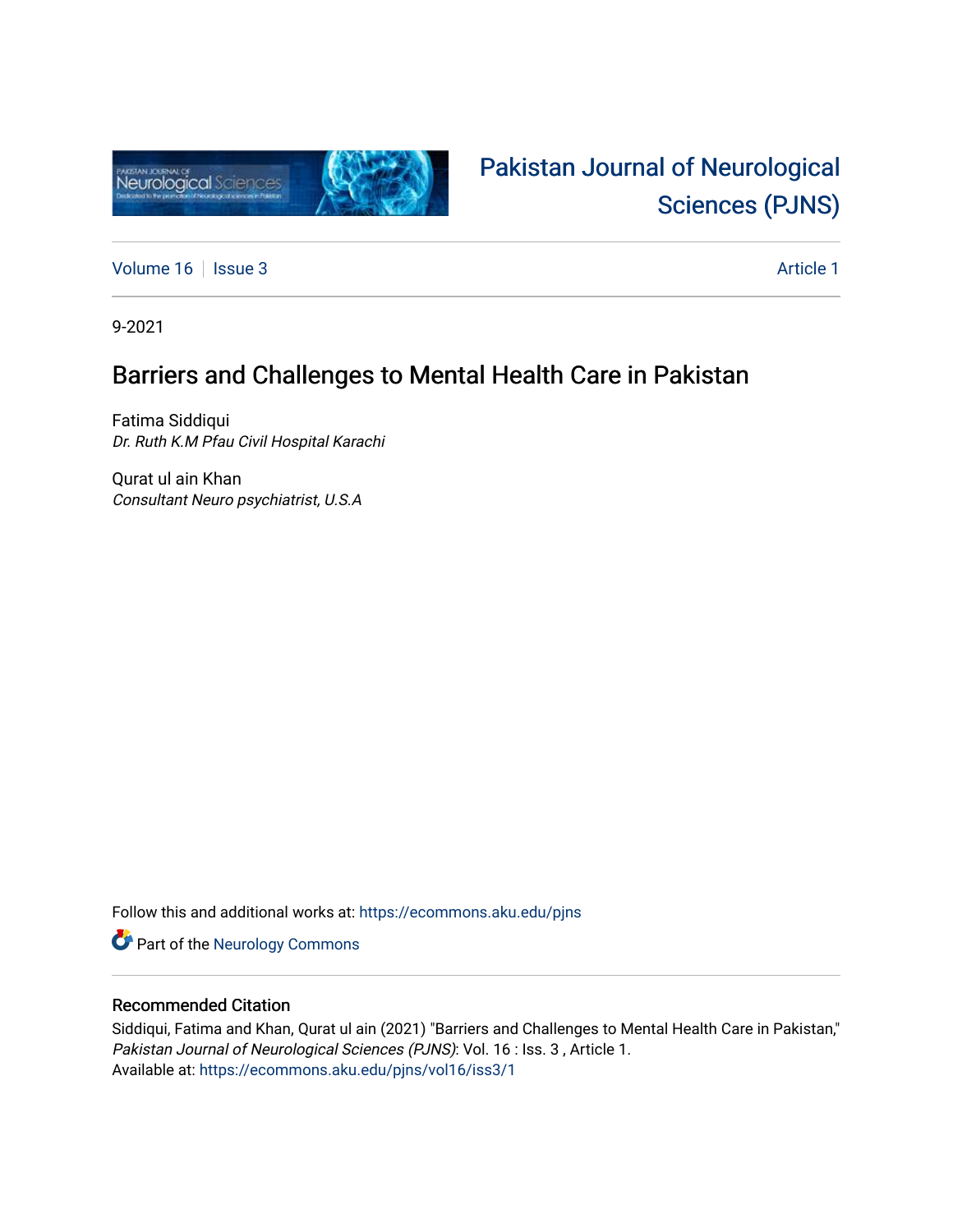## BARRIERS AND CHALLENGES TO MENTAL HEALTH CARE IN PAKISTAN

**Fatima Siddiqui1 , Qurat ul ain Khan2**

*1 MBBS, Dr. Ruth K.M Pfau Civil Hospital Karachi, 2 M.D. DABPN, DUCNS, Consultant Psychiatrist, Consultant Neuropsychiatrist, U.S.A* 

*Correspondence Author: Fatima Siddiqui MBBS, Dr. Ruth K.M Pfau Civil Hospital Karachi, Email: siddiquifatima198@gmail.com* 

*Date of submission: May 17, 2021 Date of revision: July 22, 2021 Date of acceptance: July 29, 2021*

World Health Organization (WHO) defines health as "a state of complete physical, mental, and social well-being and not merely the absence of disease or infirmity"<sup>(1)</sup>. Despite being a global health-related burden, and a major cause of morbidity worldwide including Pakistan, mental health diseases are an overlooked entity in our country. In Pakistan, we have seen a rapid improvement in the treatment of conditions related to physical health over the course of years, but mental health issues are still being given limited priority. Pakistan is the 6th most populated country in the world with a current estimated population of 210 million and a growth rate of 2% per year  $(2)$ . It is a developing country that faces several health challenges when dealing with communicable as well as non-communicable diseases including mental health problems. WHO report published in 2012 showed that there were 13,337 suicides in Pakistan, with a rate of 7.5 per 100000 and greater preponderance in females. The incidence and prevalence of suicide have increased by a rate of 2.6% when compared to the previous survey conducted in 2000 which is a major source of concern.<sup>(3)</sup> Pakistan is a developing country with limited socioeconomic resources and mental healthcare access. 10-16% of the adult population suffers from anxiety and depression with symptoms ranging from mild to extreme while 1-2% suffer from severe mental illness such as schizophrenia and bipolar disorder  $(4)$ . 15% have adolescent and child mental health disorders. Around 4 million people use illicit drugs of which 70% are men with the majority being within the age range of 15-40. The most common illicit drugs used are heroin, chars (Marijuana), Ice, and benzodiazepines. Despite the high rate of psychiatric disorders in the country, help-seeking is very low due to prevailing stigma, lack of awareness, low literacy rate, help-seeking from alternate sources such as spiritual healers, scarcity of specialized mental health units and providers, the low budget dedicated to mental health care, and limited financial resources.<sup>(5)</sup> The major challenges associated with mental healthcare that delay treatment include lack of awareness, false beliefs, and stigma attached to mental health problems. People often associate symptoms of mental illness with supernatural phenomenon and demonic possessions and seek help from spiritual healers  $(6,7)$ . Lack of treatment facilities and trained mental health providers also delay mental health treatment. At present, the number of psychiatrists in the country is only 400-500 (2-3 per million of the population). This small number can be attributed to the limited number of accredited programs available for post-graduate training. In addition, the number of psychiatric units is very meager with only five major hospitals, 650 inpatient units, 3800 outpatient clinics, and 1% centers for children and adolescents. <sup>(8,9)</sup> Studies have shown that there is limited awareness regarding the availability of cognitive-behavioral therapy and family-based cognitive therapies and most of the patients contact general physicians with concerns regarding mental health. <sup>(8)</sup> Additionally, of the total health budget less than 1% of gross domestic product (GDP) is dedicated to mental health issues which amounts to 9.31 dollars per person/year and is much less than the international recommendation of 60 dollars per person/year. The estimated economic burden of mental illness is 250 billion PKR and 70-80 % is out of pocket (10) Nationally, 24.3% of people live below the poverty line with an unemployment rate of 4.8%, which further aggravates the problem  $(11)$  Mental health research done in Pakistan is also very limited with no national survey on incidence and prevalence of mental health diseases. <sup>(12)</sup> Our prior aim is to overcome these challenges and the foremost step should be promoting awareness through campaigns and workshops. Research should be promoted in academic institutions at undergraduate and post-graduate levels and collaborations with research institutions such as PPRC (Pakistan Psychiatric Research center) should be established. Psychiatry residency training programs should be increased in number with opportunities for diploma in psychiatry Fellowship in psychiatric subspecialties should be introduced. More budget should be allocated to establish mental health care hospitals with specialized care units for adolescent psychiatry, rehabilitation, and geriatric care. (12). CMEs, training sessions, and certificate courses should be arranged for primary care providers and general physicians as they are often the first point of contact for people with mental health conditions. Screening for common mental illnesses may be integrated into primary care programs for other communicable and non-communicable diseases. Lady health care workers may also be trained to recognize symptoms of common mental illnesses, provide counseling, and supportive psychotherapy, and manage psychosocial problems, especially in remote and rural areas. Allying with